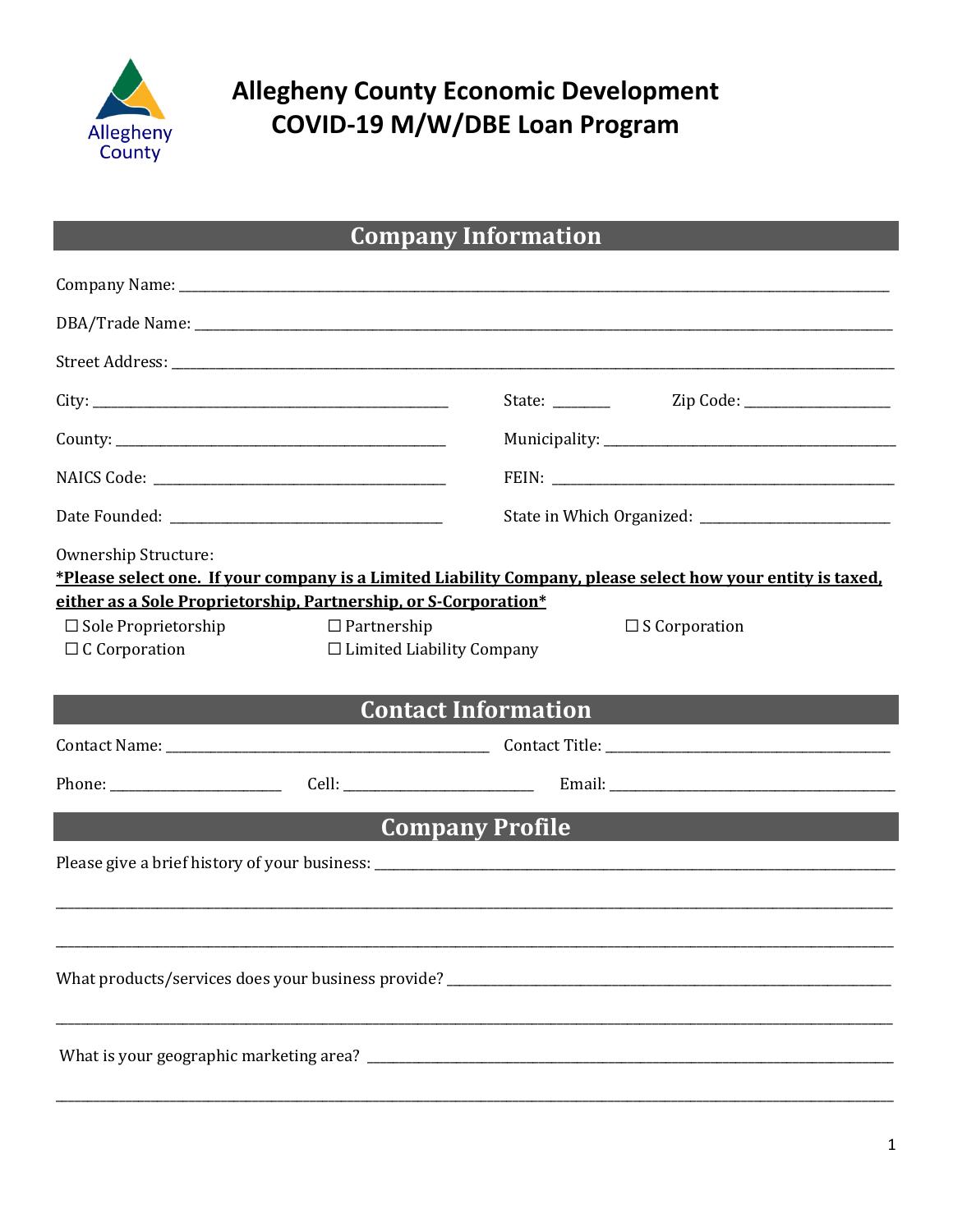| How do you market your<br>business |  |
|------------------------------------|--|
|------------------------------------|--|

Who are your major customers?

| Name | City, State | % of Sales |
|------|-------------|------------|
|      |             |            |
|      |             |            |
|      |             |            |

#### Who are your major competitors?

| Name | City, State |
|------|-------------|
|      |             |
|      |             |
|      |             |

### **Ownership**

| Name/Title | Social Security # | $%$ of    |               |
|------------|-------------------|-----------|---------------|
|            |                   | Ownership |               |
|            |                   |           | $\frac{0}{0}$ |
|            |                   |           | $\%$          |
|            |                   |           | $\%$          |
|            |                   |           | $\frac{0}{0}$ |
|            | Total Ownership   |           | $\frac{0}{0}$ |

### **Loan Request**

Loan Amount Requested (applicant can request up to  $$100,000$ ):  $$$ 

Allegheny County Economic Development's (ACED) M/W/DBE COVID-19 Recovery Loans shall be secured via a lien on all of the business's assets, in the highest position available that does not inhibit the businesses ability to pay off debt or raise capital. There is no loan to value requirement for the collateral offered.

#### How do you plan to use the loan funds requested?

| IATMA<br>а۷<br>чот. |                        |  |
|---------------------|------------------------|--|
| Rent                | . <del>.</del><br>iue: |  |

Loan proceeds from this request are prohibited for use in funding the same expenses for which applicant has received other federal funding. Have you applied for or received funding from any federal sources for the same purposes of this loan request?

 $\Box$ Yes  $\Box$ 

| ۰,<br>× |
|---------|
|---------|

If yes, please disclose the source of those funds (ex: PPP loan, EIDL loan, etc)\_\_\_\_\_\_\_\_\_\_\_\_\_\_\_\_\_\_\_\_\_\_\_\_\_\_\_\_\_\_

Is your spouse going to be guaranteeing the loan with you? If so, please have your spouse sign the attached Spousal Consent Form:

 $\Box$ Yes  $\Box$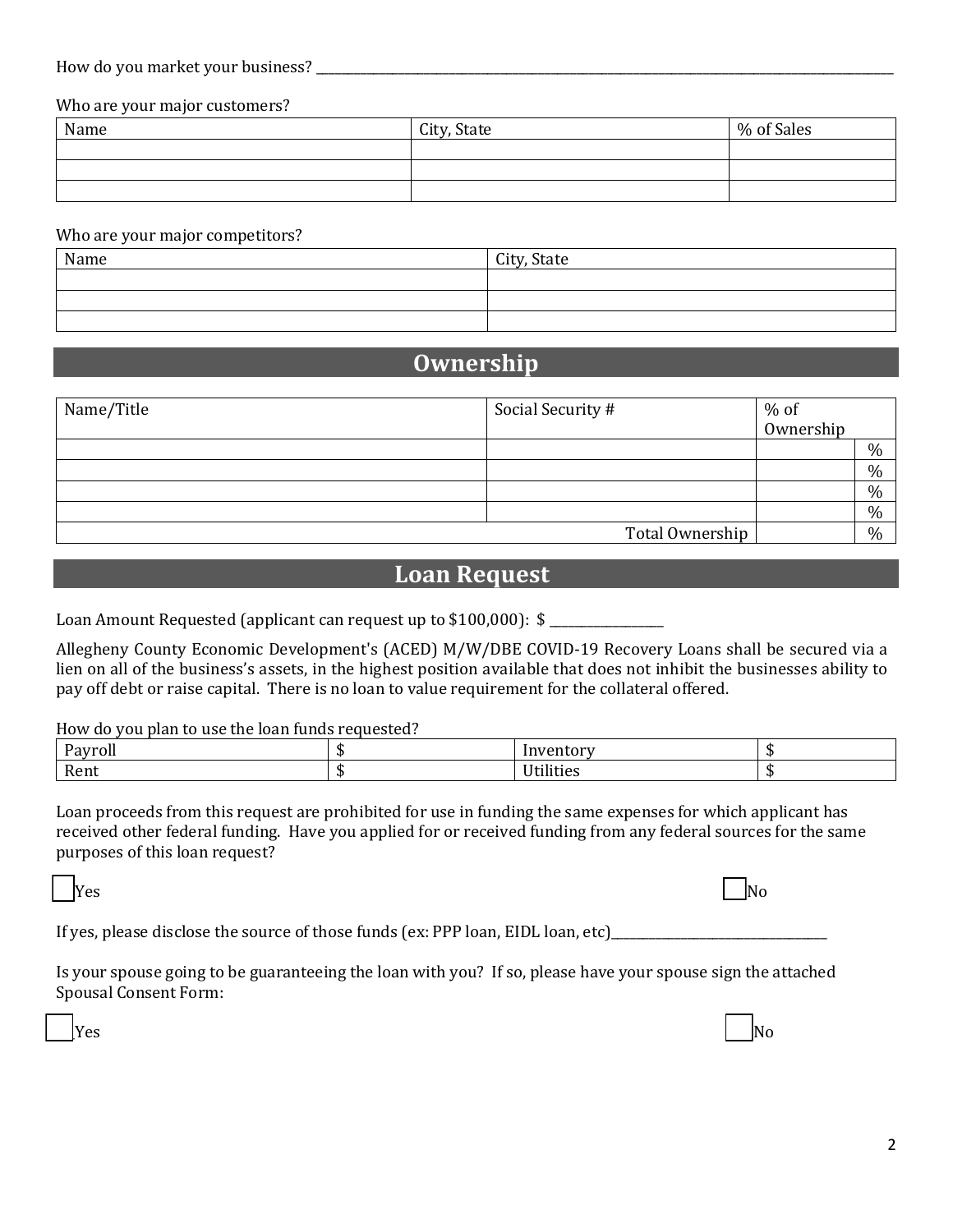### **Employment**

Applicants are expected to return to 80% of their pre-COVID-19 payroll within three years of disbursement of the loan proceeds.

|                                                 | Full-time | Part-time |
|-------------------------------------------------|-----------|-----------|
| Number of employees as of February 15, 2020     |           |           |
| Current number of employees                     |           |           |
| Number of employees expected within three years |           |           |

### **Existing Loans/Banking Relationship**

List all business installment debts, contracts, notes, mortgages payable including shareholder notes. Do not include accounts payable and accrued liabilities.

| Lender | Loan   | Date   | Present | Interest | Maturity | Loan    | Collateral |
|--------|--------|--------|---------|----------|----------|---------|------------|
|        | Amount | Funded | Balance | Rate     | Date     | Balance |            |
|        |        |        |         |          |          |         |            |
|        |        |        |         |          |          |         |            |
|        |        |        |         |          |          |         |            |
|        |        |        |         |          |          |         |            |
|        |        |        |         |          |          |         |            |

Who do you currently bank with? \_\_\_\_\_\_\_\_\_\_\_\_\_\_\_\_\_\_\_\_\_\_\_\_\_\_\_\_\_\_\_\_\_\_\_\_\_\_\_\_\_\_\_\_\_\_\_\_\_\_\_\_\_\_\_\_\_\_\_\_\_\_\_\_\_\_\_\_\_\_\_\_\_\_\_\_\_\_\_\_\_\_\_\_\_\_\_\_\_\_\_\_

## **COVID-19 Impact on Business**

\_\_\_\_\_\_\_\_\_\_\_\_\_\_\_\_\_\_\_\_\_\_\_\_\_\_\_\_\_\_\_\_\_\_\_\_\_\_\_\_\_\_\_\_\_\_\_\_\_\_\_\_\_\_\_\_\_\_\_\_\_\_\_\_\_\_\_\_\_\_\_\_\_\_\_\_\_\_\_\_\_\_\_\_\_\_\_\_\_\_\_\_\_\_\_\_\_\_\_\_\_\_\_\_\_\_\_\_\_\_\_\_\_\_\_\_\_\_\_\_\_\_\_\_\_\_\_\_\_\_\_\_ \_\_\_\_\_\_\_\_\_\_\_\_\_\_\_\_\_\_\_\_\_\_\_\_\_\_\_\_\_\_\_\_\_\_\_\_\_\_\_\_\_\_\_\_\_\_\_\_\_\_\_\_\_\_\_\_\_\_\_\_\_\_\_\_\_\_\_\_\_\_\_\_\_\_\_\_\_\_\_\_\_\_\_\_\_\_\_\_\_\_\_\_\_\_\_\_\_\_\_\_\_\_\_\_\_\_\_\_\_\_\_\_\_\_\_\_\_\_\_\_\_\_\_\_\_\_\_\_\_\_\_\_ \_\_\_\_\_\_\_\_\_\_\_\_\_\_\_\_\_\_\_\_\_\_\_\_\_\_\_\_\_\_\_\_\_\_\_\_\_\_\_\_\_\_\_\_\_\_\_\_\_\_\_\_\_\_\_\_\_\_\_\_\_\_\_\_\_\_\_\_\_\_\_\_\_\_\_\_\_\_\_\_\_\_\_\_\_\_\_\_\_\_\_\_\_\_\_\_\_\_\_\_\_\_\_\_\_\_\_\_\_\_\_\_\_\_\_\_\_\_\_\_\_\_\_\_\_\_\_\_\_\_\_\_ \_\_\_\_\_\_\_\_\_\_\_\_\_\_\_\_\_\_\_\_\_\_\_\_\_\_\_\_\_\_\_\_\_\_\_\_\_\_\_\_\_\_\_\_\_\_\_\_\_\_\_\_\_\_\_\_\_\_\_\_\_\_\_\_\_\_\_\_\_\_\_\_\_\_\_\_\_\_\_\_\_\_\_\_\_\_\_\_\_\_\_\_\_\_\_\_\_\_\_\_\_\_\_\_\_\_\_\_\_\_\_\_\_\_\_\_\_\_\_\_\_\_\_\_\_\_\_\_\_\_\_\_ \_\_\_\_\_\_\_\_\_\_\_\_\_\_\_\_\_\_\_\_\_\_\_\_\_\_\_\_\_\_\_\_\_\_\_\_\_\_\_\_\_\_\_\_\_\_\_\_\_\_\_\_\_\_\_\_\_\_\_\_\_\_\_\_\_\_\_\_\_\_\_\_\_\_\_\_\_\_\_\_\_\_\_\_\_\_\_\_\_\_\_\_\_\_\_\_\_\_\_\_\_\_\_\_\_\_\_\_\_\_\_\_\_\_\_\_\_\_\_\_\_\_\_\_\_\_\_\_\_\_\_\_ \_\_\_\_\_\_\_\_\_\_\_\_\_\_\_\_\_\_\_\_\_\_\_\_\_\_\_\_\_\_\_\_\_\_\_\_\_\_\_\_\_\_\_\_\_\_\_\_\_\_\_\_\_\_\_\_\_\_\_\_\_\_\_\_\_\_\_\_\_\_\_\_\_\_\_\_\_\_\_\_\_\_\_\_\_\_\_\_\_\_\_\_\_\_\_\_\_\_\_\_\_\_\_\_\_\_\_\_\_\_\_\_\_\_\_\_\_\_\_\_\_\_\_\_\_\_\_\_\_\_\_\_

\_\_\_\_\_\_\_\_\_\_\_\_\_\_\_\_\_\_\_\_\_\_\_\_\_\_\_\_\_\_\_\_\_\_\_\_\_\_\_\_\_\_\_\_\_\_\_\_\_\_\_\_\_\_\_\_\_\_\_\_\_\_\_\_\_\_\_\_\_\_\_\_\_\_\_\_\_\_\_\_\_\_\_\_\_\_\_\_\_\_\_\_\_\_\_\_\_\_\_\_\_\_\_\_\_\_\_\_\_\_\_\_\_\_\_\_\_\_\_\_\_\_\_\_\_\_\_\_\_\_\_\_ \_\_\_\_\_\_\_\_\_\_\_\_\_\_\_\_\_\_\_\_\_\_\_\_\_\_\_\_\_\_\_\_\_\_\_\_\_\_\_\_\_\_\_\_\_\_\_\_\_\_\_\_\_\_\_\_\_\_\_\_\_\_\_\_\_\_\_\_\_\_\_\_\_\_\_\_\_\_\_\_\_\_\_\_\_\_\_\_\_\_\_\_\_\_\_\_\_\_\_\_\_\_\_\_\_\_\_\_\_\_\_\_\_\_\_\_\_\_\_\_\_\_\_\_\_\_\_\_\_\_\_\_ \_\_\_\_\_\_\_\_\_\_\_\_\_\_\_\_\_\_\_\_\_\_\_\_\_\_\_\_\_\_\_\_\_\_\_\_\_\_\_\_\_\_\_\_\_\_\_\_\_\_\_\_\_\_\_\_\_\_\_\_\_\_\_\_\_\_\_\_\_\_\_\_\_\_\_\_\_\_\_\_\_\_\_\_\_\_\_\_\_\_\_\_\_\_\_\_\_\_\_\_\_\_\_\_\_\_\_\_\_\_\_\_\_\_\_\_\_\_\_\_\_\_\_\_\_\_\_\_\_\_\_\_ \_\_\_\_\_\_\_\_\_\_\_\_\_\_\_\_\_\_\_\_\_\_\_\_\_\_\_\_\_\_\_\_\_\_\_\_\_\_\_\_\_\_\_\_\_\_\_\_\_\_\_\_\_\_\_\_\_\_\_\_\_\_\_\_\_\_\_\_\_\_\_\_\_\_\_\_\_\_\_\_\_\_\_\_\_\_\_\_\_\_\_\_\_\_\_\_\_\_\_\_\_\_\_\_\_\_\_\_\_\_\_\_\_\_\_\_\_\_\_\_\_\_\_\_\_\_\_\_\_\_\_\_ \_\_\_\_\_\_\_\_\_\_\_\_\_\_\_\_\_\_\_\_\_\_\_\_\_\_\_\_\_\_\_\_\_\_\_\_\_\_\_\_\_\_\_\_\_\_\_\_\_\_\_\_\_\_\_\_\_\_\_\_\_\_\_\_\_\_\_\_\_\_\_\_\_\_\_\_\_\_\_\_\_\_\_\_\_\_\_\_\_\_\_\_\_\_\_\_\_\_\_\_\_\_\_\_\_\_\_\_\_\_\_\_\_\_\_\_\_\_\_\_\_\_\_\_\_\_\_\_\_\_\_\_ \_\_\_\_\_\_\_\_\_\_\_\_\_\_\_\_\_\_\_\_\_\_\_\_\_\_\_\_\_\_\_\_\_\_\_\_\_\_\_\_\_\_\_\_\_\_\_\_\_\_\_\_\_\_\_\_\_\_\_\_\_\_\_\_\_\_\_\_\_\_\_\_\_\_\_\_\_\_\_\_\_\_\_\_\_\_\_\_\_\_\_\_\_\_\_\_\_\_\_\_\_\_\_\_\_\_\_\_\_\_\_\_\_\_\_\_\_\_\_\_\_\_\_\_\_\_\_\_\_\_\_\_

Brief description whether or not your business temporarily closed operations due to the COVID-19 pandemic including date the closure started and date operations resumed:

Brief description of the adverse financial impact caused to date by COVID-19 pandemic: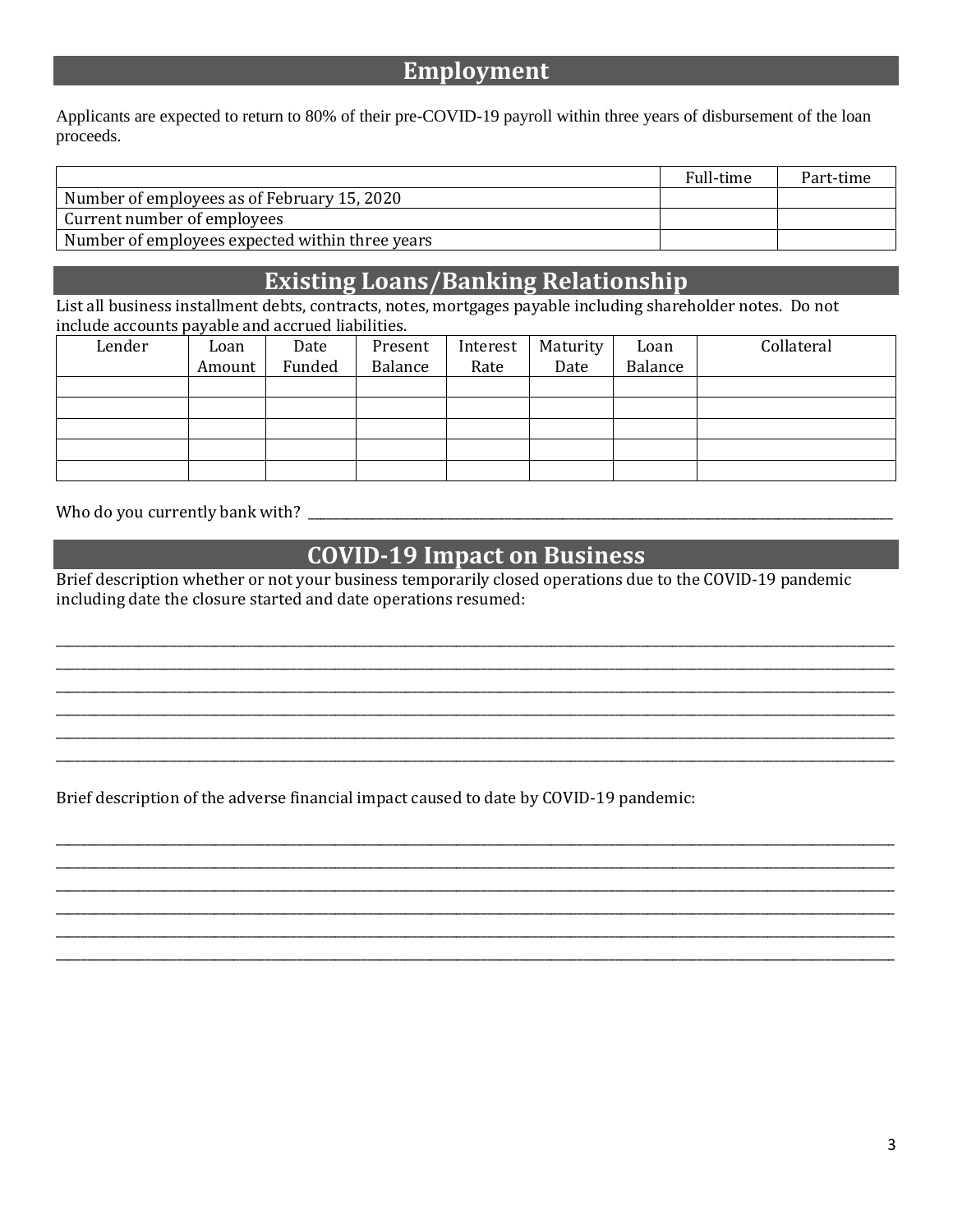#### NOTICE TO APPLICANTS:

This notice to you is provided and required by the "Right to Financial Privacy Act of 1978." You hereby grant access rights to financial records held by financial institutions that are or have been doing business with you or your business, including financial institutions participating in this loan.

I/We authorize disclosure of all information submitted in connection with this application to the financial institutions agreeing to participate in the loan and ACED.

As consideration for any Management and Technical Assistance that may be requested, I/We waive all claims against ACED and its consultants.

I/We give the assurance that we will comply with Sections 112 and 113 of Volume 13 of the Code of Federal Regulations. These Code Sections prohibit discrimination on grounds of race, color, sex, religion, marital status, handicap, age or national origin by recipients of federal financial assistance and require appropriate report and access to books and records. These requirements are applicable to anyone who buys or takes control of the business. I/We realize that if I/We do not comply with these nondiscrimination requirements, SPC can call, terminate, or accelerate repayment on my/our loan.

I/We give the assurance that our business is not currently under citation for pollution violations and that in the future it will meet all applicable anti-pollution standards.

Authority to Collect Personal Information – This information is provided pursuant to Public Law 93-579 (Privacy Act of 1974).

Effects of Nondisclosure – Omission of an item means your application might not receive full consideration.

Because ACED is a public agency, certain information about your project may be released to the public through the newspaper, radio or social media. This includes, but is not limited to, use of funds, funding source and loan amount. ACED cannot control what other parties choose to report about your project. Press releases directly from ACED generally only include general information about the company, funding source and amount, use of funds and jobs to be created and/or retained.

I hereby certify to the following for the applicant business and all principals with 20% or more ownership:

I am not presently subject to an indictment criminal information, arraignment, or other means by which formal criminal charges are brought in any jurisdiction

I have not filed for bankruptcy with the past ten (10) years

I have no outstanding judgments entered against me

I am not presently a party to any existing or pending lawsuits

There are no local, state or federal tax liens filed against me

I am current with all local, state and federal taxes

At least 51% of the ownership of the business applicant is held by U.S. Citizens or by legal permanent residents

I certify that no proceeds from this loan request will be used to fund expenses for which I have or will receive other federal funding.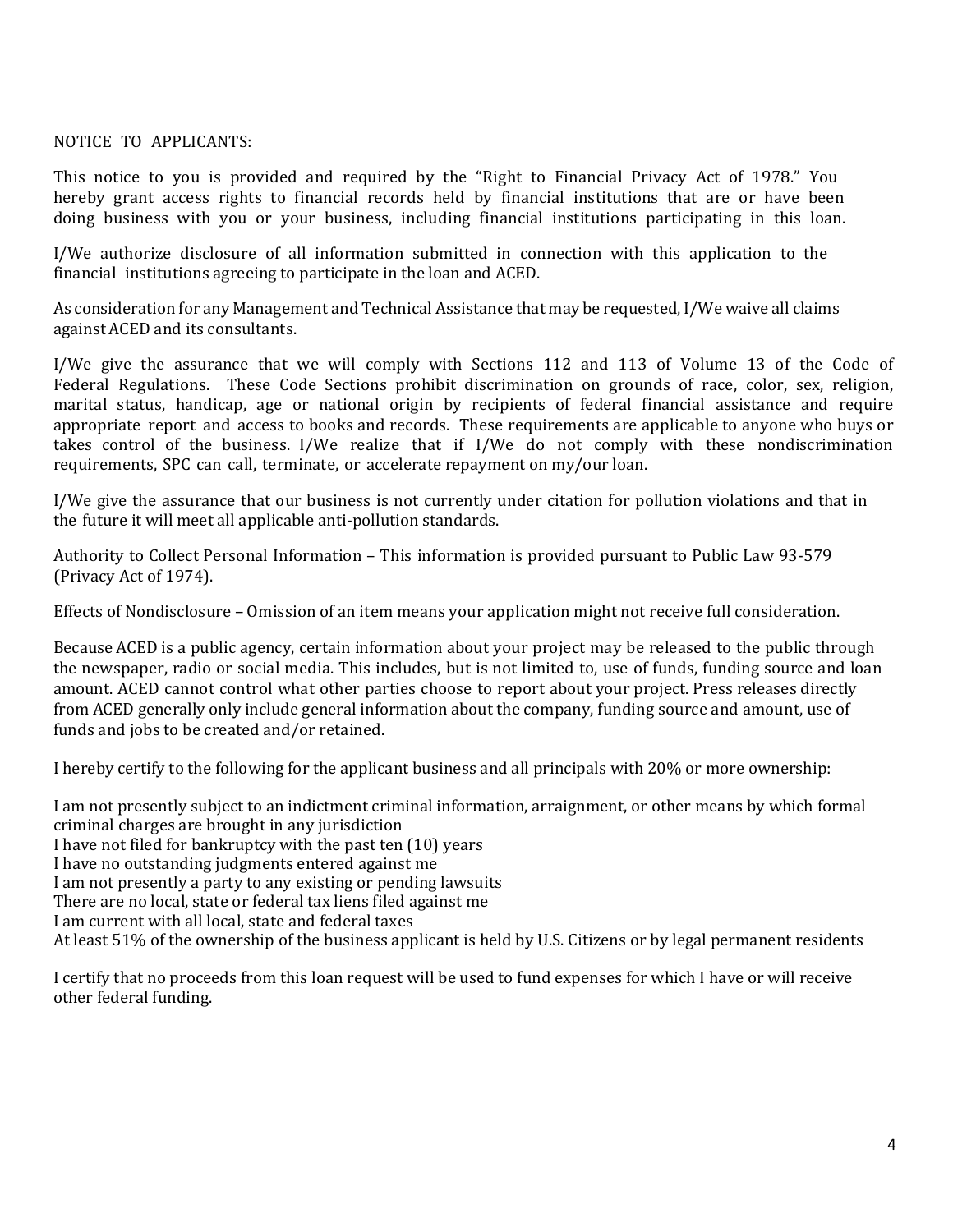#### **Disbursement Agreement**

Pursuant to the guidelines of the Pennsylvania Industrial Development Authority Fund, the Appalachian Regional Commission and the Economic Development Administration, the procedure for funding and disbursement of all loans will be as follows:

- 1. ACED will disburse funds to the Borrower if all required loan documents have been completely and accurately provided at the closing; and
- 2. ACED will disburse funds to the Borrower, or any entity designated by the Borrower, at the time of closing, only if invoices are presented showing that the work has been completed or the items to be purchased have been satisfactorily received by the Borrower; and
- 3. Once funds have been fully disbursed, principal and interest payments on the entire loan amount will begin per the amortization schedule to be provided to the Borrower.

I have read the above statements, I understand the above statements and I agree that (if or when my loan is approved and ready for disbursement) the proceeds of my loan will be disbursed in compliance with the above procedures.

### **Information Disclosure**

A major aspect of the administration of the Southwestern Pennsylvania Corporation loan funds involve developing and maintaining a strong and credible public image. To help accomplish this, the Southwestern Pennsylvania Corporation (SPC) extends its public relations efforts with the support of the program's clients. More specifically, the SPC often uses basic client information in such items as press releases, brochures, annual reports and other relevant promotional materials.

Therefore, the Southwestern Pennsylvania Corporation requests permission to use your company's relevant loan information in the SPC's promotional materials.

Please note that the SPC fully recognizes the confidentiality of business financial information and will not disclose, in any form, information that may threaten the relationship between the applicant and the SPC. By signing this form, you allow the SPC to use only your company's basic operating and financial information as it pertains to this loan.

Also, compliance with the agreement is completely optional. Neither acceptance nor refusal of the above conditions will have any bearing whatsoever on the outcome of the loan application.

I certify that all information contained in this document and attachments are true and correct to the best of my knowledge. Furthermore, I have read, I understand, and I agree to the terms set forth in the preceding certifications, fee schedule, disbursement agreement, and information disclosure. If I knowingly make a false statement to obtain this loan, I may be subject to criminal prosecution. ACED reserves the right to accept or reject any or all applications submitted on this application contingent upon available funding sources and respective applicant eligibility.

| Borrower Signature: |  |
|---------------------|--|
|---------------------|--|

Print Name: Title:

Co-Borrower Signature:

Print Name: The contract of the contract of the term of the term of the term of the term of the term of the te